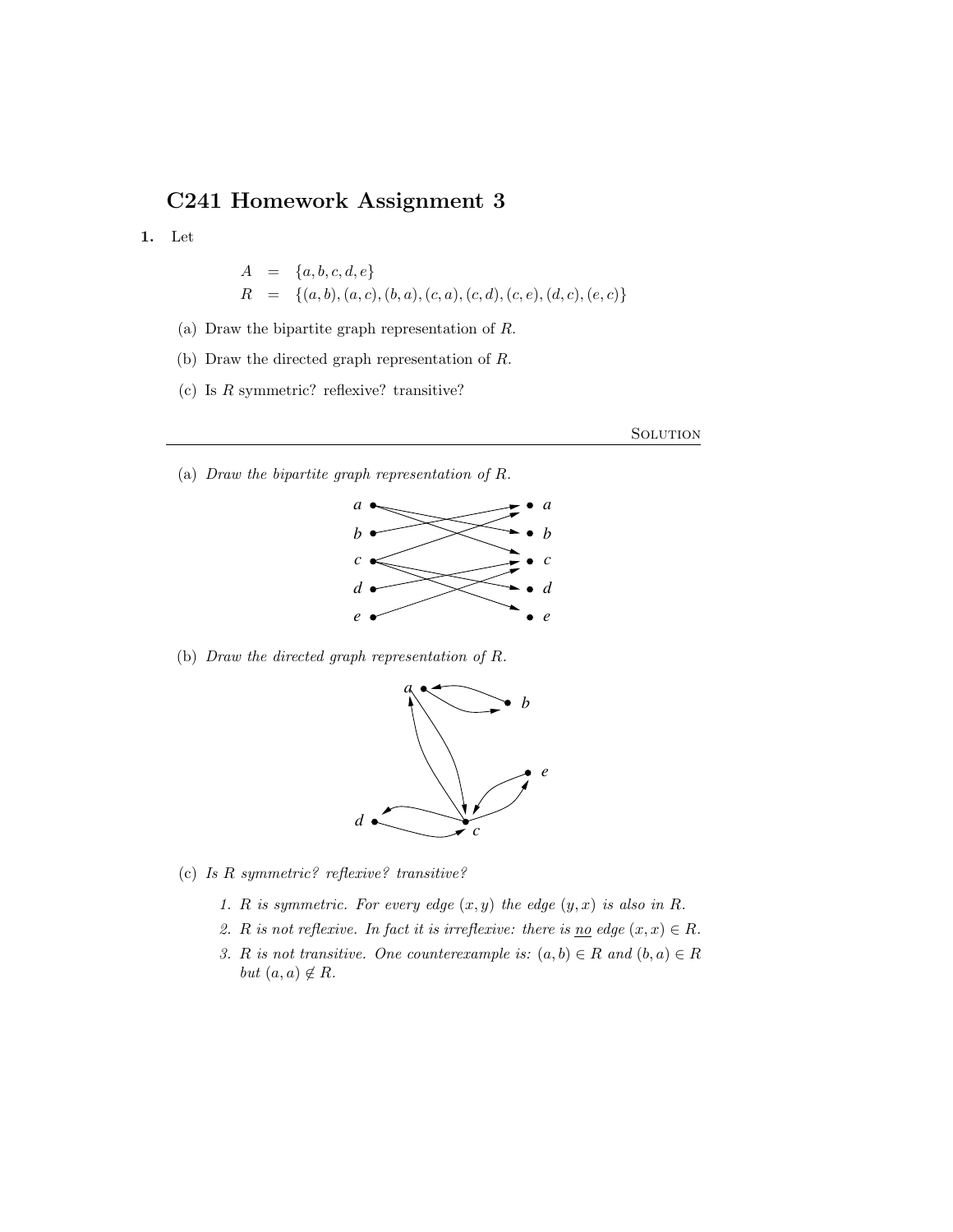- 2. Let  $A = \{a\}, B = \{a, b\}.$ 
	- (a) List all the relations  $R \subseteq A \times A$ .
	- (b) List all the relations  $R \subseteq B \times B.$
	- (c) Of the relations in (a) and (b), which are reflexive? Symmetric? Tranansitive?

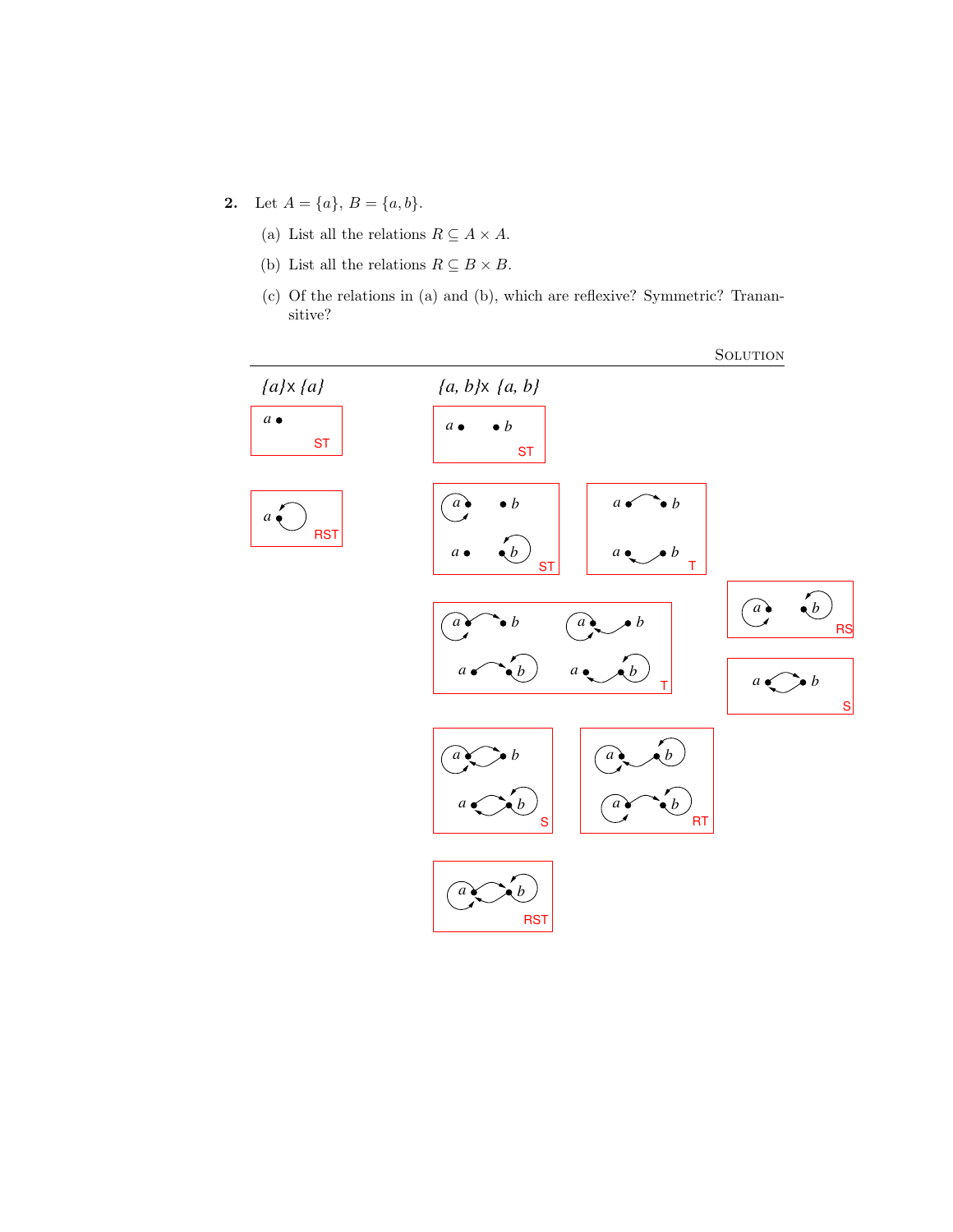3. Draw all the directed graphs on a set with two elements. Indicate which of these graphs are isomorphic to one another.

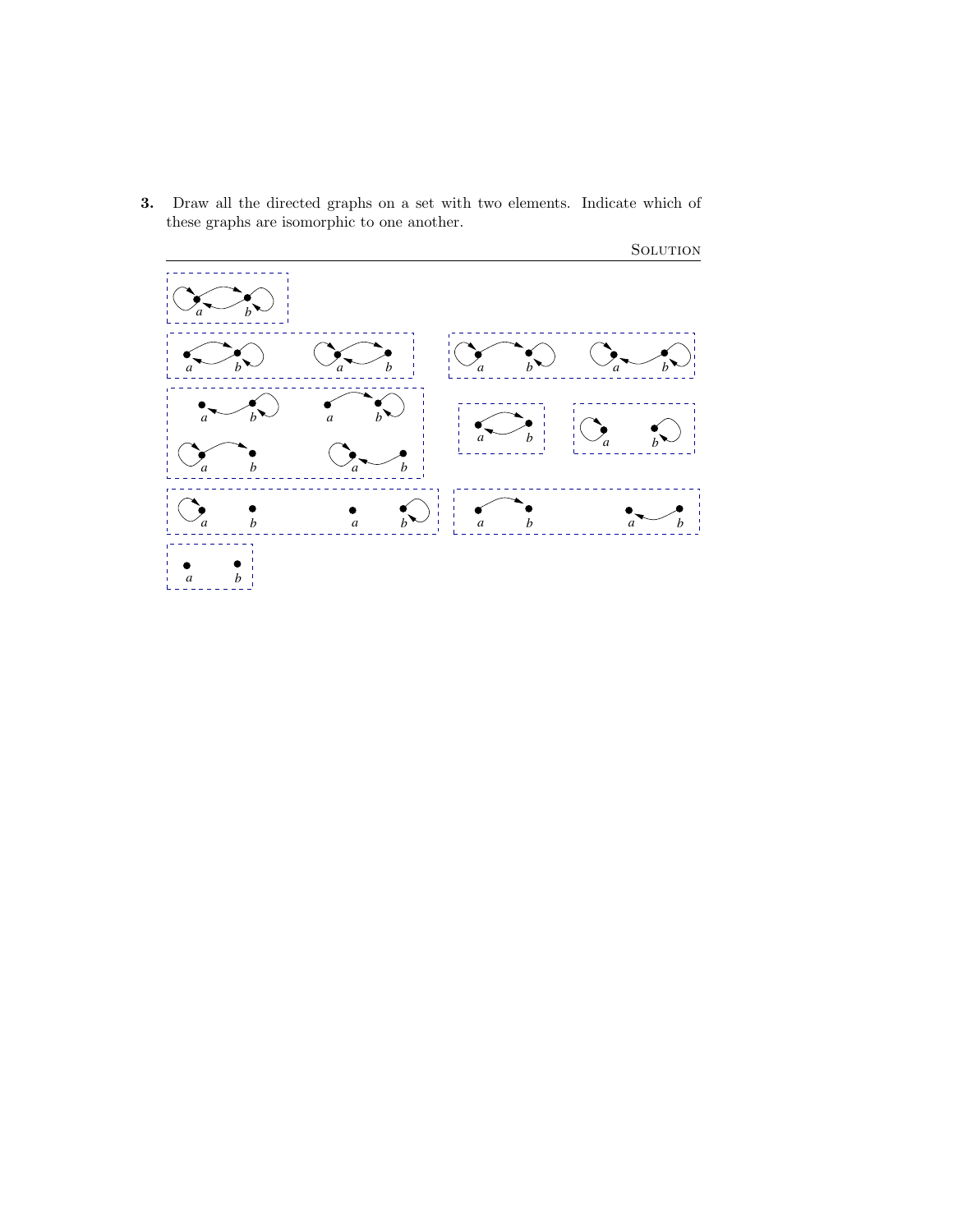4. Recall (Definition 2.14) that  $G \subseteq A \times A$ is a *rooted graph* iff there is a node  $r \in A$ such that for every  $x \in A$  there is a path from  $r$  to  $x$  in  $G$ . In the graph to the right, which nodes can serve as  $r$  in this definition?



**SOLUTION** 

Any of the nodes a, b and d can serve as roots. Let  $A = \{a, b, c, d\}$  as shown below.

- A spanning tree rooted at a is  $\{(a, b), (a, c), (b, d)\}.$
- A spanning tree rooted at b is  $\{(b, d), (b, c), (d, a)\}.$
- A spanning tree rooted at c is  $\{(c, d), (d, a), (a, b)\}.$
- A spanning tree rooted at d is  $\{(d, a), (a, b), (a, c)\}.$



There are several more spanning trees possible.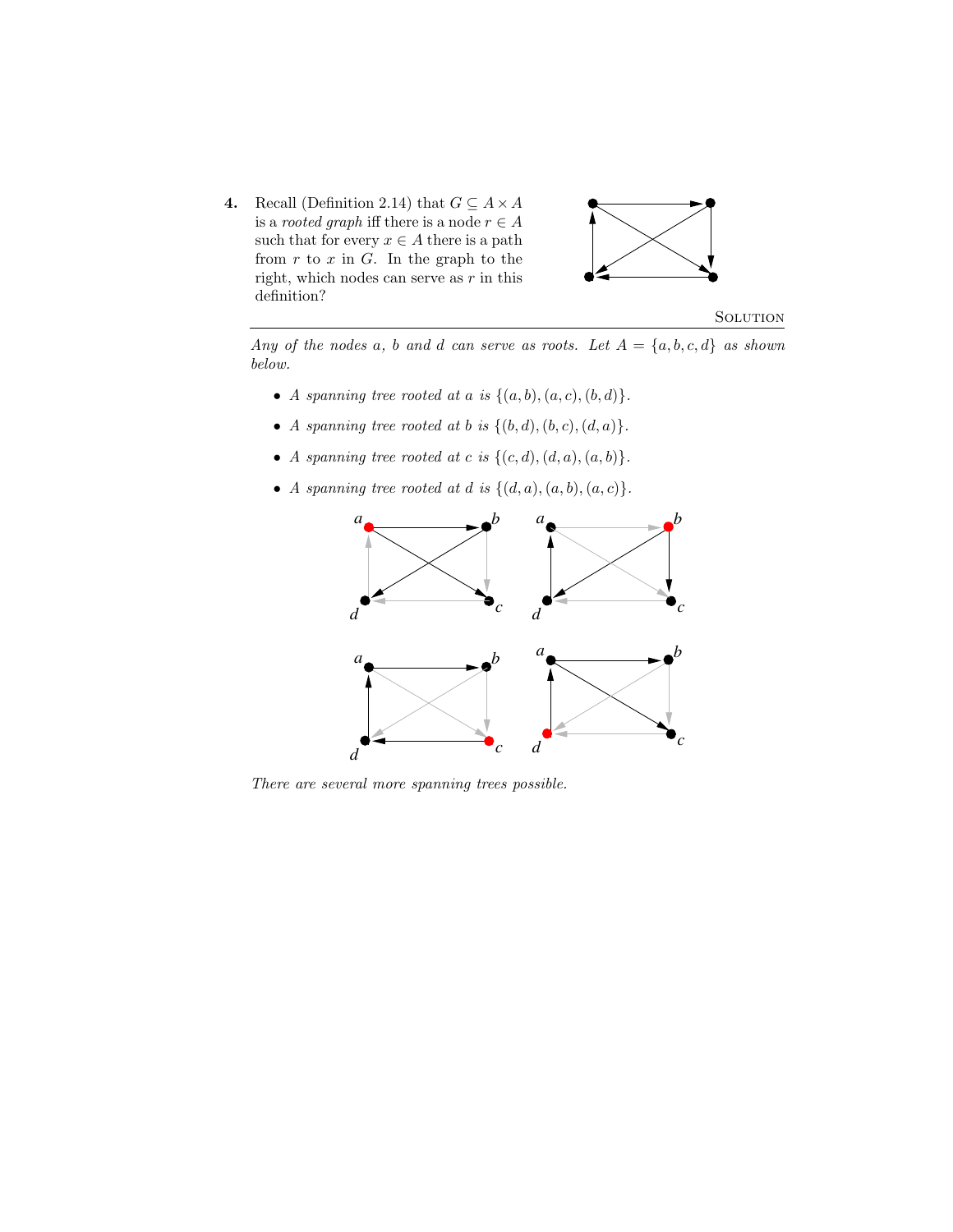

5. Draw all the nonisomorphic trees with five vertices.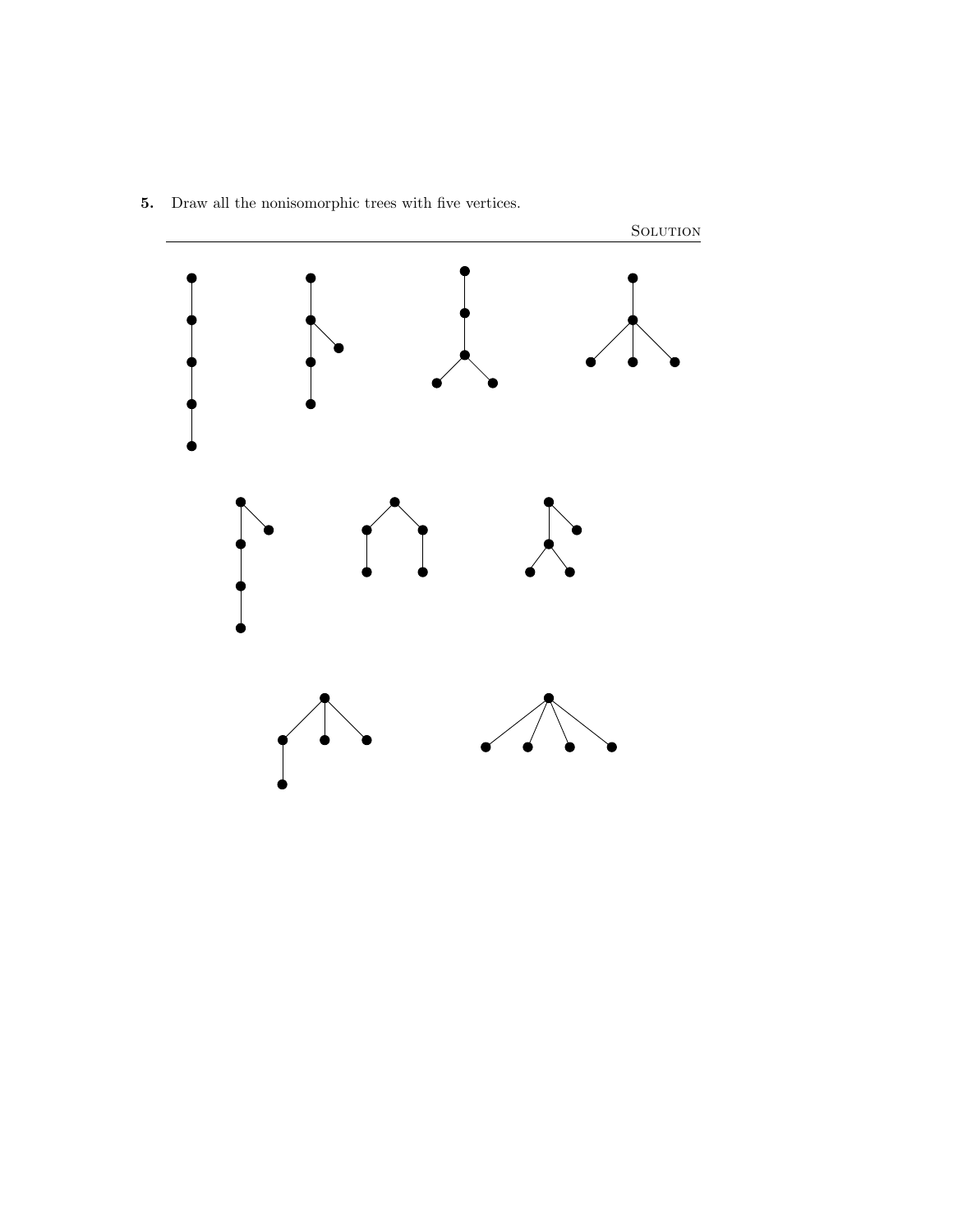6. Draw all the spanning trees of the following directed graph:



# **SOLUTION** The answer is organized according to which node is chosen to be the root